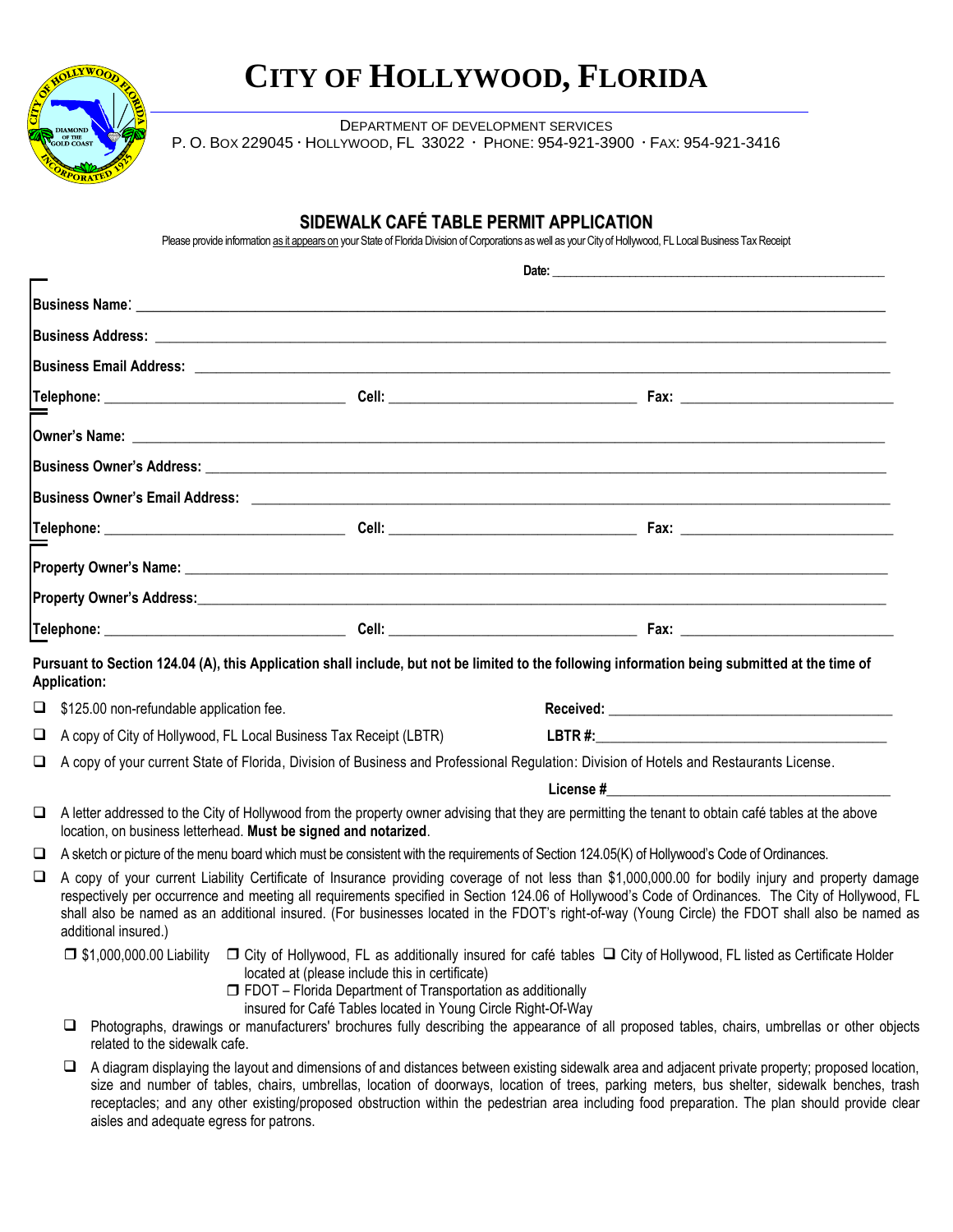#### **(Continued):**

Applicant:

Applicant will be notified when permit has been approved, and will be responsible for permit fee of: \$200.00 per permit plus \$25.00 per table (October 1st through September 30<sup>th</sup> of the following year). For properties along Young Circle, FDOT permit fees of the public right-of-way will be established as per space utilized at a rate of \$3.00 per square foot.

The City of Hollywood is committed to reducing our environmental impact and becoming more sustainable. One step the City has taken in achieving this goal is to ban the use of nonbiodegradable containers, like plastics and expanded polystyrene foam (EPS), for serving food products. Beginning October 1, 2018, according to Chapter 97.05 of the City of Hollywood Code of Ordinances Section 124.07, any establishment located east of the Intracoastal Waterway selling food intended for consumption by customers off the premises of their business, is included in the ban.

All sidewalk café permits expire on September 30th of each year and are neither prorated nor transferable. Applicant may renew the permit for another year by submitting a current certificate of insurance and the annual renewal fee. Additionally, if there have been any changes, applicant must inform the City of Hollywood, Department of Development Services in writing.

The sidewalk area covered by the permit shall be periodically pressure cleaned and maintained in a neat and orderly appearance at all times, and the area shall be cleared of all debris on a periodic basis during the day and again at the close of each business day. As per the code of ordinances Chap. 124.07(12), the city is requesting for your outdoor seating area to be pressure cleaned as an effort to keep the City of Hollywood beautiful. We are requiring for you to send the before/after pictures of your recently pressure cleaned out outdoor seating area to this email address to ensure that the restaurants are in compliance.

Upon approval of Sidewalk Café Permit and prior to issuance of said Permit, the Applicant shall submit an executed Indemnification and Hold Harmless Agreement to the City's Engineering Division along with the required Insurance.

The Applicant hereby acknowledges that he/she has received a copy of Chapter 124, Hollywood Code of Ordinances regarding the regulations and guidelines for Sidewalk Cafes. The Applicant's signature below hereby certifies that he/she has been made aware of the permit requirements, criteria, regulations and guidelines and has read all of Chapter 124 of the Hollywood Code of Ordinances prior to submitting this Application.

#### **(I) (We) certify that (I)(We) understand and will comply with the provisions and regulations of Chapter 124 of the Hollywood Code of Ordinances relating to Sidewalk Cafes.**

| <b>Applicant Signature</b>                                                                                                         | Date                                                                                                                 |  |  |  |  |  |
|------------------------------------------------------------------------------------------------------------------------------------|----------------------------------------------------------------------------------------------------------------------|--|--|--|--|--|
|                                                                                                                                    | <b>FOR OFFICE USE ONLY</b>                                                                                           |  |  |  |  |  |
| $\Box$ Human Resources/Risk Management approval for Certificate of Insurance.                                                      |                                                                                                                      |  |  |  |  |  |
| Initials or Email confirmation                                                                                                     | <u> 1980 - Andrea Andrew Maria (h. 1980).</u>                                                                        |  |  |  |  |  |
| $\square$ Executive Director of the Community Redevelopment Agency or his/her designee approval.                                   |                                                                                                                      |  |  |  |  |  |
|                                                                                                                                    |                                                                                                                      |  |  |  |  |  |
| $\Box$ Department of Development Services (Planner)                                                                                | Verification of Certificate of Insurance, and café furniture / accessories meet established<br>standards.            |  |  |  |  |  |
|                                                                                                                                    |                                                                                                                      |  |  |  |  |  |
| □ Treasury Services Division verification of current Local Business Tax Receipt                                                    |                                                                                                                      |  |  |  |  |  |
|                                                                                                                                    |                                                                                                                      |  |  |  |  |  |
| □ Department of Development Services (Engineer) to verify all right-of-way issues have been addressed and the process is complete. |                                                                                                                      |  |  |  |  |  |
|                                                                                                                                    |                                                                                                                      |  |  |  |  |  |
| Notes:                                                                                                                             | <u> 1989 - Andrea Santa Andrea Andrea Andrea Andrea Andrea Andrea Andrea Andrea Andrea Andrea Andrea Andrea Andr</u> |  |  |  |  |  |
|                                                                                                                                    |                                                                                                                      |  |  |  |  |  |